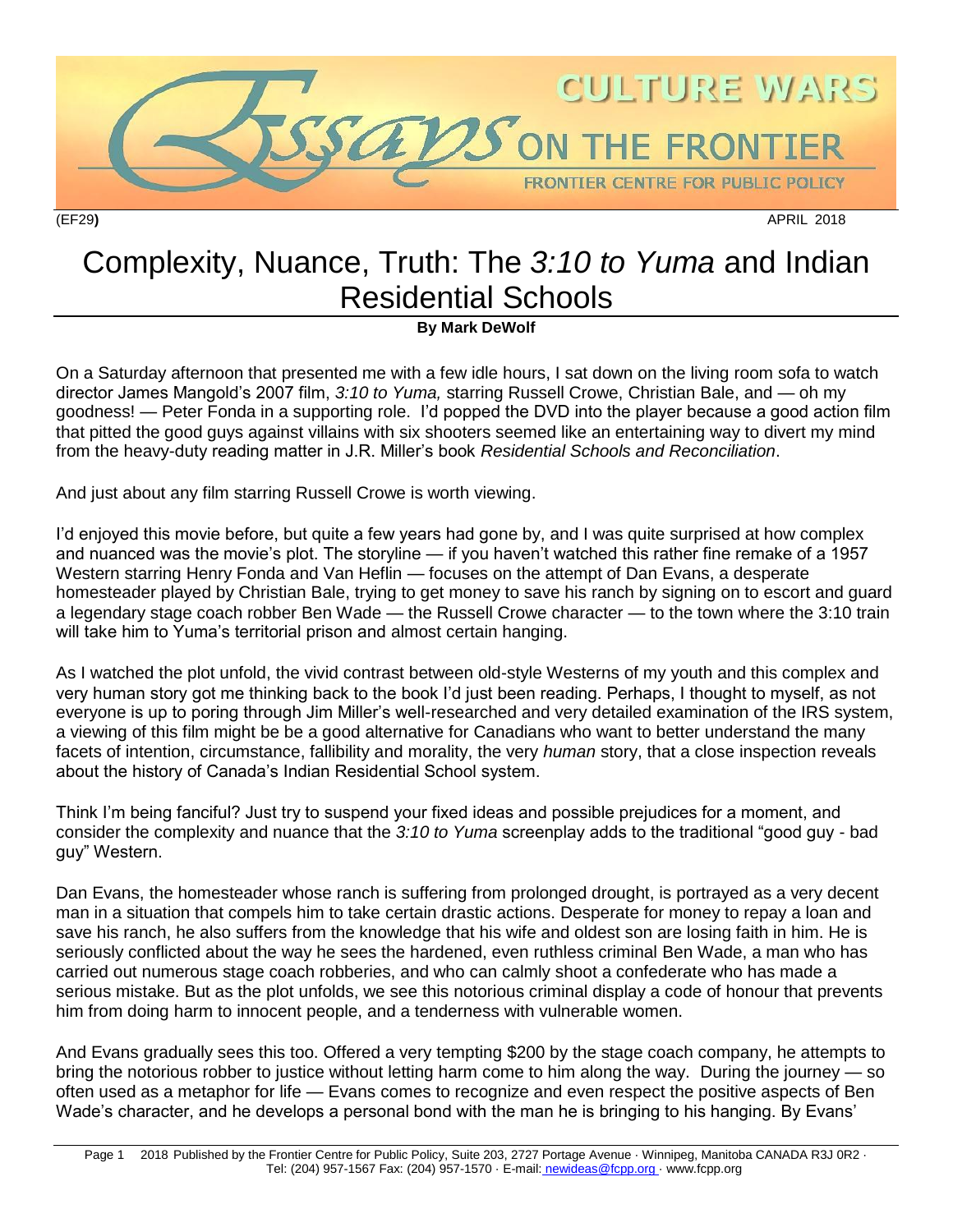bravery and strength of character, he ultimately wins the respect of his more hot-headed son, but at the cost of his own life.

Not very much like an episode of *The Lone Ranger*, is it? Even the original *3:10 to Yuma* was, for its time, remarkably nuanced in its "take" on the traditional Western. One review of that film opines that it is "distinguished by its thoughtfulness regarding the nature of Western heroism, as defined not only by dead-eye gunplay, but by family, community, and moral rectitude."

As with the 1957 version, all kinds of complexities are built into the 2007 re-make, reminding us that real-life interactions of this sort back in the 1800s would not have been at all unusual. While Zane Grey novels, Hollywood movies, and early TV shows tended to paint the opening up of the West in shades of black and white, what really happened was far more like the events portrayed in both versions of *3:10 to Yuma* — full of complexity, full of human interactions that significantly affected decisions and even policies, full of very human emotions.

Now consider the creation and operation of Canada's Indian Residential School system. Created in the late 1800s, it was supervised and staffed by individuals who held and promoted certain views, made decisions both trifling and major, and took action from a mix of personal beliefs, bureaucratic and administrative considerations, not to mention a keen awareness of public opinion. Reading the documents of the time, one repeatedly sees statements that indicate a desire considered both sensible and humane to bring the Aboriginal portion of the newly-formed nation into the mainstream of what was then "modern" life, making "the Indians" into "white men" who would thrive or flounder along with all the other Canadians.

What resulted from those beliefs, decisions, policies and actions was likewise a mix of incompetence and ability, confusion and clear-headedness, self-interest and benevolence, cruel predation and admirable selfsacrifice. Some good was done, some harm was done — how much of each remains unclear. Even the Truth and Reconciliation Commission, with its multi-year mandate and its multi-million dollar budget, could not establish that in any clear manner.

But one thing *is* very clear: the overall result of creating the residential schools was only partially what the system's creators and administrators had envisioned. While individual IRS students benefited from their schooling, and some went on to make important contributions to their people and to the nation, the damage done to native families and communities was considerable. Like so many other government programs, the IRS system suffered from a lack of consultation with those affected by it, a failure to grasp some basic flaws in the rationale and operation of the system, and all-too-frequent underfunding.

Watching *3:10 to Yuma,* I couldn't help seeing the homesteader Dan Evans as a representative of the many well-meaning, determined, but conflicted Canadians who served in the Indian residential schools, employed as teachers, supervisors, administrators, and support staff. Some of them — particularly the Indigenous among them — must have known that the policies and practices of the more repressive schools were inflicting damage on individuals, families, and communities. But compassion and a sense of duty — "What will happen to these children if they don't get an education?" — plus the knowledge that, left in their home communities, the children would likely fare worse than they would in residential care, doubtless sustained them in moments of doubt. Just as Dan Evans assures himself that he's doing the right thing while increasingly getting to like and respect the notorious Ben Wade, IRS staff and officials in the Department of Indian Affairs must have struggled with their consciences whenever they knew children were being taken from their families against their will, with the misery that such a sudden and forcible loss of a family member would entail. But it was a conviction that they were "doing the right thing" that made them persevere.

And there is another complication in the story of the Indian residential schools. There can be little doubt that, as in so many cases, the flawed government program was arguably better than no program at all. There existed no practical and fiscally-feasible alternatives to the idea of residential schooling — just finding reasonably competent teachers for the hundreds of federal day schools was already very difficult — and had